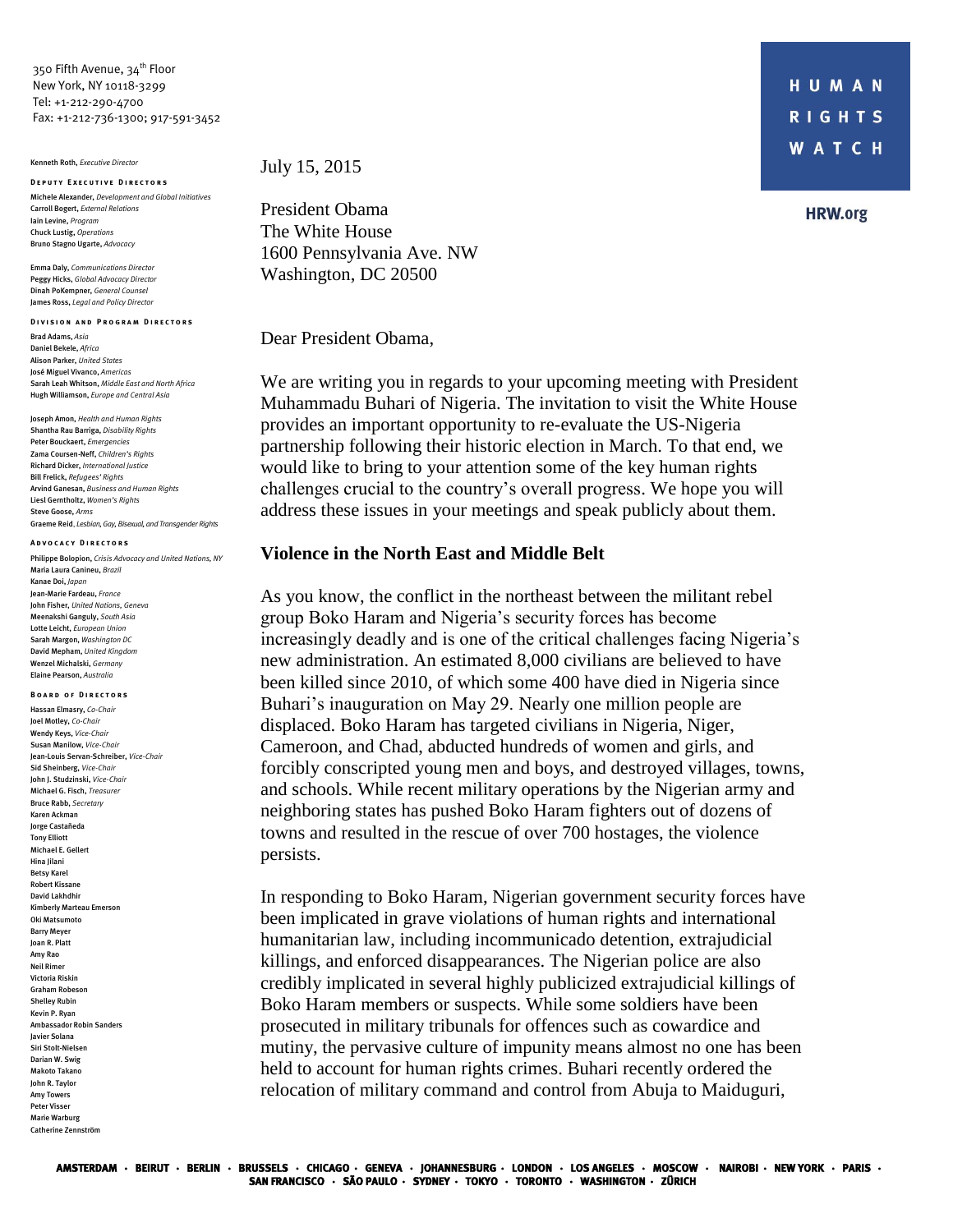the epicenter of the violence, renewed a regional response to the Boko Haram threat and appointed new leadership for the military.

Abusive conduct by security and police forces is not limited to the conflict situation in the north-east. In addition to the Boko Haram attacks, several thousand people – nomadic pastoralists and sedentary farmers – have died in inter-communal violence in the past six years in Nigeria's volatile "Middle-Belt" region. Many of the victims were killed during cycles of retaliatory attacks based on contestations for livelihoods and political power. Nigerian authorities have rarely prosecuted those responsible and the police and military have sometimes been implicated in abuses.

During his inauguration speech, Buhari said "[w]e shall overhaul the rules of engagement to avoid human rights violations in operations. We shall improve operational and legal mechanisms so that disciplinary steps are taken against proven human rights violations by the Armed Forces." We urge you to build on this commitment by encouraging the development of clear and public rules of engagement, based on respect for human rights, under which every member of the security forces is expected to operate. We also urge you to press Buhari to immediately suspend any member of Nigeria's security forces, including senior officers, where there is credible evidence of their involvement in serious human rights abuses, and investigate and prosecute them in accordance with international fair trial standards. As part of his efforts at security sector reform, it is likely Buhari will request increased US and international support for Nigeria's counter offensive against Boko Haram and for its security and police forces. If security assistance is increased, we urge you to set clear benchmarks that ensure respect for human rights.

Finally, psycho-social care for all victims of the northeast conflict is rightly a priority for your administration. We encourage you to continue your strong support in this area and urge Buhari to develop a detailed plan to ensure the basic rights of all victims, including medical and mental health services, as well as education for school-aged victims in displaced persons camps and host communities.

## **Corruption and Weak Governance**

Corruption and weak governance mean that Nigeria's tremendous oil wealth, which could have been used to improve the lives of ordinary Nigerians, continues to be squandered and siphoned off by the governing elite, leaving poverty, malnutrition, and mortality rates among the worst in the world. These problems are most acute in the north – the country's poorest region – but also in the resource rich Niger Delta where widespread poverty and unemployment, exacerbated by environmental degradation and corruption, have created popular unrest and facilitated the growth of extremist groups.

The Economic and Financial Crimes Commission and its public sector counterpart, the Independent Corrupt Practices and Other Related Offences Commission, have failed to effectively tackle high-level corruption and financial crimes in the country. A number of senior state-level officials, including former governors, have recently been arrested and face prosecution for corruption. Buhari will need to go further and match his anti-